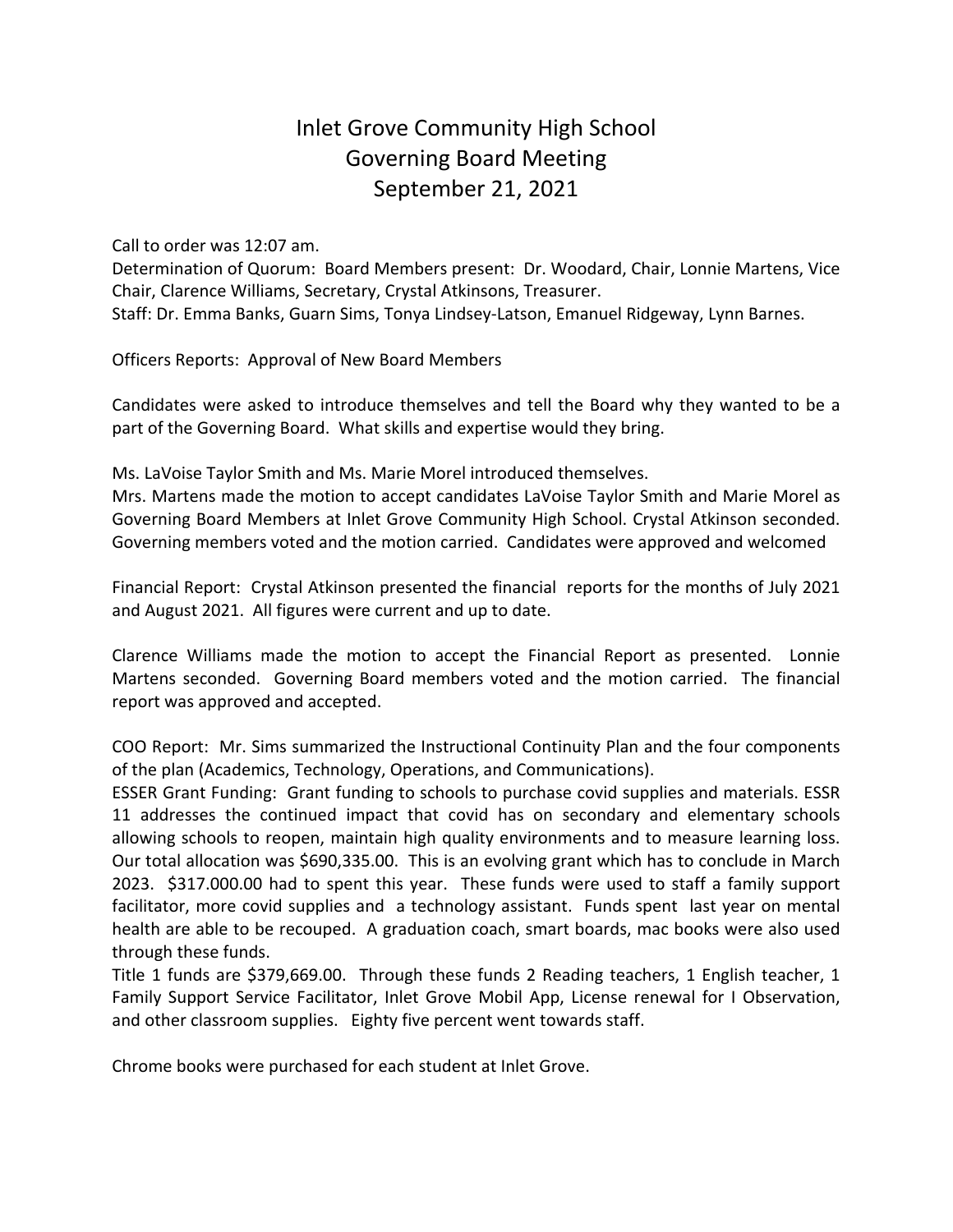Lonnie Martens made a motion to accept the report by the COO and Principal. Crystal Atkinson seconded. Motion carried and was approved.

Dr. Banks reports: Mr. Sims and Mrs. Latson are only in their positions for this fiscal year. Next year it will be changed. Several scholarships have been given out already this year to the students that really need the help.

Teacher Salary from the Governor- \$144,003.45 was received to give in salaries this year and must be spent by October 14, 2021.

Referendum funds - Funds have come and can carry over to the next year. Some fund will be put in reserve. We received \$835,926.25 . Funds must be spent in security, mental health, PE and the arts. The Board will need to approve the template, 1-4 years will receive \$1,000.00, 5-9 years \$5,000.00, 10+years \$10,000.00. Funds will be given on a monthly basis. I'm really concerned about our support staff. They don't make a lot of money. The custodians are making \$15.00 per hour. If they were working with the District they would get \$13.00 per hour. Support staff and Administrators haven't received raises. There were three teachers that received \$5,000.00 for highly qualified. That will be backed out and filled with referendum money so those funds can go to Administrators and support staff. The attorney is fighting to get the money from the previous years plus interest. We would be able to spend the interest the way we want. All the Charter Schools are giving their teacher this raise trying to compete with the District. Teachers will be compensated this year and next year. Inlet Grove will be receiving money next year as well.

Money in reserved is \$319,000.00 in reserve for the District.

Ms. LaVoise Smith thanked Dr. Banks for including and thinking about the Support Staff.

Mike Burke informed Dr. Banks he will meet with the Governing Board and Jay Boggess. He will get back to Dr. Banks with the date.

TV show will be in progress dealing with issues and concerns with out kids. They will host and produce the show.

Charter Conference submission has been submitted. New Board members must contact Ms. Barnes if interested in attending.

Mrs. Martens stated that Keiser students are looking for intern opportunities. She will look into it.

The website should be up and running. Mr. Lopez is in charge of that.

All field trips are cancelled for the remainder of the year. They have already lost a lot of time. There are forty seniors that have not met their assessments.

Several staff members and student have been out with the virus. Everyone is able to get tested weekly at Inlet Grove with the parents' permission.